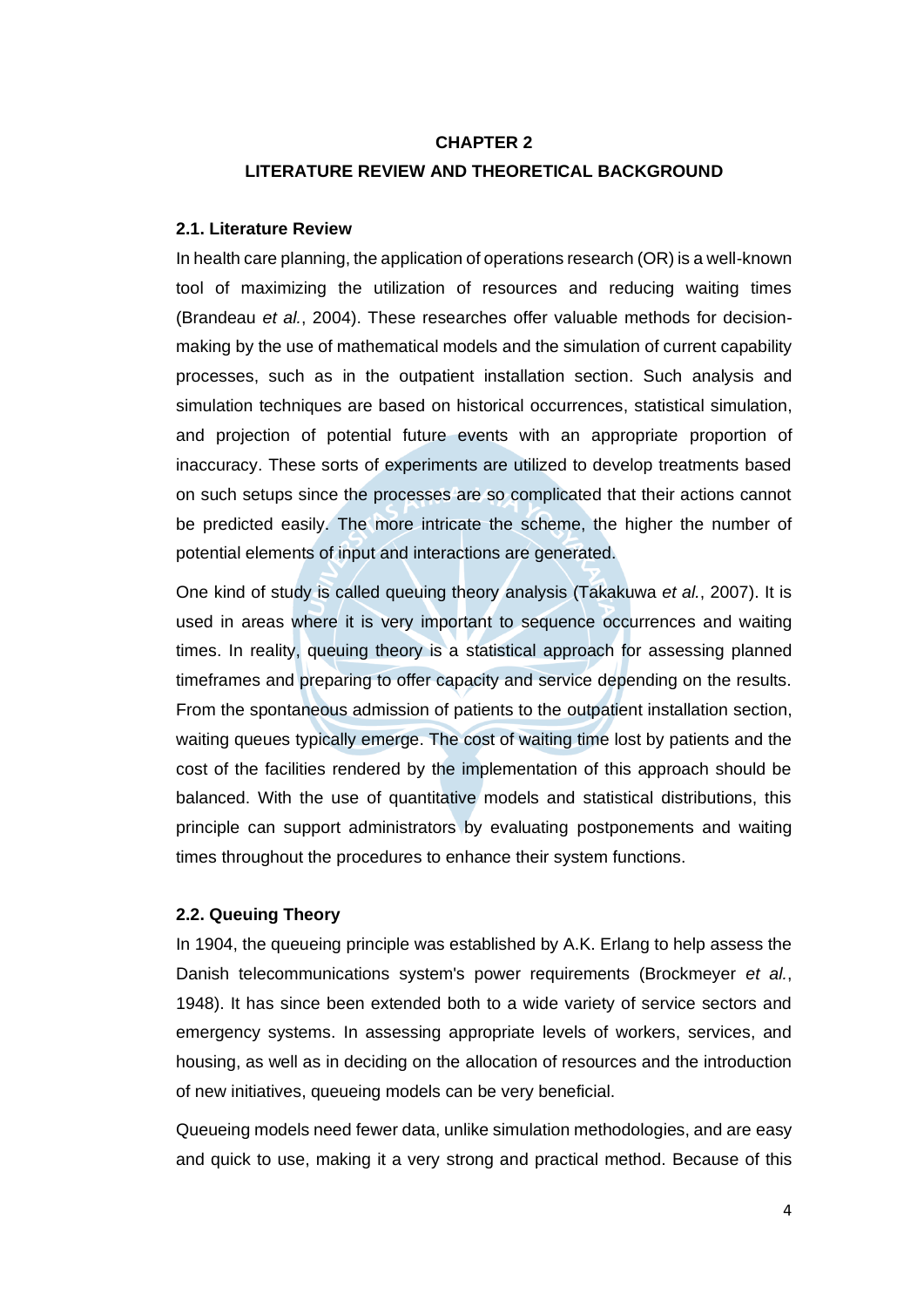simplicity and speed, different options for service delivery can be easily assessed and compared. In addition to the most fundamental problem of deciding how much capacity is required to reach a defined level of service, queueing models may also be helpful to gain insights into the necessary level of specialization or versatility to be used in the arrangement of resources or the effect of different priority schemes on the determination of patient service sequence.

On the contrary, the form of operational data required in healthcare environments as input for the queueing model is often inaccessible while queueing models only need very little data. While the data of demand or arrival are sometimes registered, there is typically no documentation of service times. However, this type of data might become readily accessible as in healthcare, the information management systems are becoming more widespread.

### **2.3. Characteristic of Queue**

According to Heizer and Render (2006), there are three components in a queuing system, namely:

#### **2.3.1. Characteristics of Arrival or System Input**

Input sources that bring in customers for a service system have the following main characteristics:

a. Population size

This is a source of consumers who are unlimited or limited population. An infinite population is where only a percentage of all possible arrivals are the number of arrivals at any given time. Whereas when there are only a limited number of potential service users in a queue is a limited population.

b. Arrival behavior

The behavior of each consumer is different in obtaining service. There are three characteristics of arrival behavior, namely, patient customers, customers who refuse to join the queue, and customers who defect.

c. Arrival pattern

It describes how customer distribution enters the system. The arrival distribution consists of constant arrival distribution and random arrival pattern. The customer who arrives every certain period is the constant arrival distribution, while the customer who arrives unexpectedly is the arrival pattern random.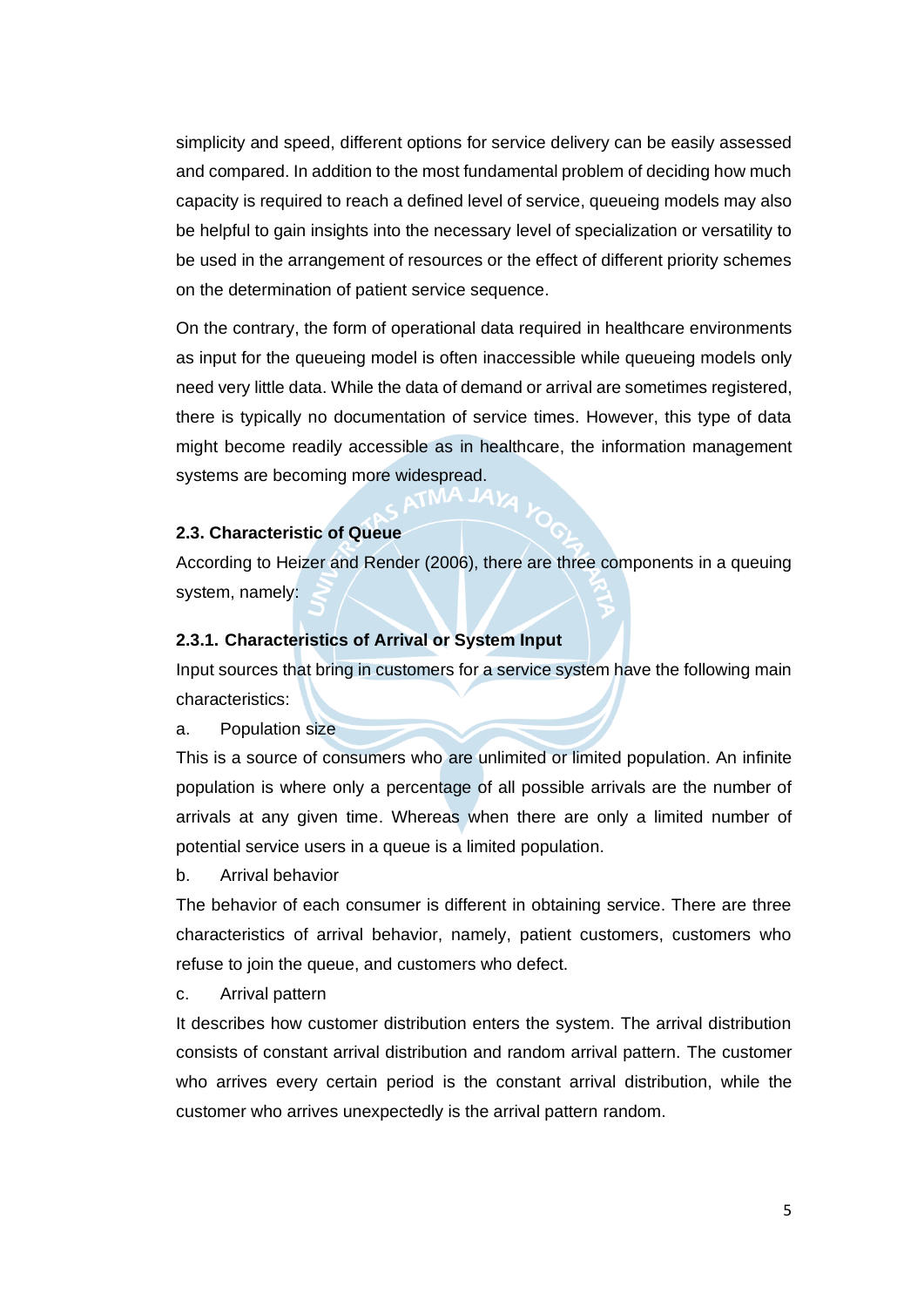# **2.3.2. Queuing Discipline**

Queuing discipline is a queuing rule that refers to the rules of customers who are in line to receive services consisting of:

- a. First In First Out (FIFO) is the queuing system for customers who arrive first will be served first. For example, a queuing system at a bank, gas station, etc;
- b. Last In First Out (LIFO) is the queuing system for customers who come last will be served first. For example, the queue system in an elevator lifts for the same floor;
- c. Service in Random Order (SIRO) is the queuing system in which calls are dependent on random odds regardless of who comes first to be served;
- d. Shortest Operation Times (SOT) is a queuing system where the one who gets the first service is the one who has the shortest service time.

# **2.3.3. Service Facilities**

Two important things in the characteristics of service facilities are:

a. Service system design

Services are generally categorized based on the number of channels available and the number of stages. According to the number of channels, there are single-line queuing systems and multiple line queuing systems. Meanwhile, according to the number of stages is a single-stage system and a multiple stage system.

b. Distribution of service time

The service pattern is like the arrival pattern where this pattern can be constant or random. The time required to serve each patient is the same if the service time is constant. Meanwhile, the random service time is when the time is random or not the same for serving each customer.

## **2.4. Model of Patient Flow**

When assessing the current or planned service systems, five standard metrics must be considered: the total number of waiting patients; the average wait period for patients; capacity utilization; the cost of a given capacity level; and the possibility that a patient entering the system might have to wait for service.

The measure of usage of the device represents the degree to which the servers are occupied instead of idle. Using 100 percent utilization may not be feasible in normal circumstances; the hospital should strive for a strategy that minimizes the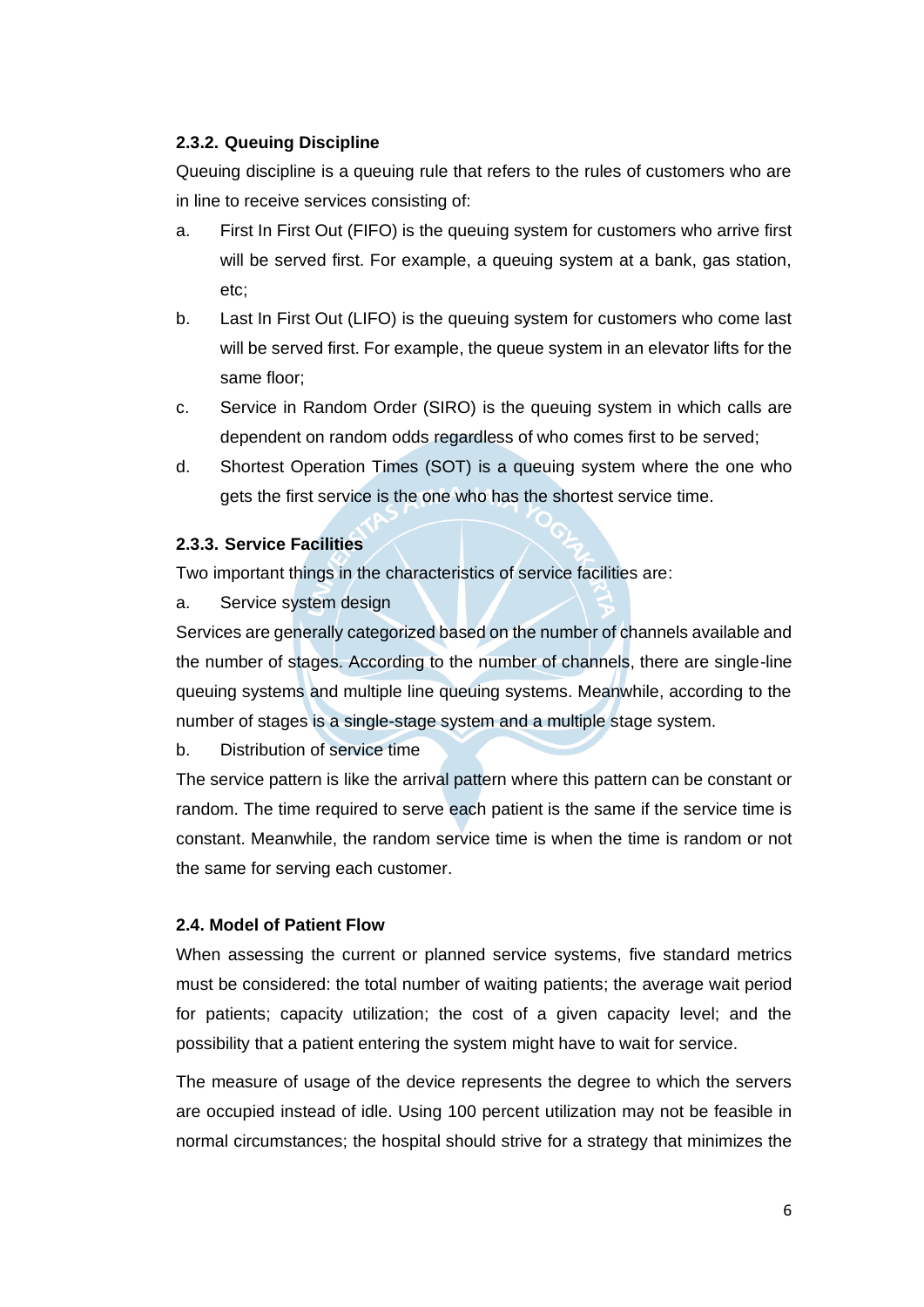amount of time spent waiting and the expense of the ability. During queue modeling, the healthcare must also guarantee that total arrival and service rates remain constant, implying that the system is in a stable condition, which is a core assumption.

The key features of the queuing model are (Yasara, 2009): the number of servers; the source of the population; the arrival and service patterns; and the discipline of queues.

## **2.5. Queue Formula for Single Path Model**

There are several queue formulas with several symbols used for the single-path model, which are:

 $x =$  average number of arrivals per unit time

 $y =$  the number of individuals served per unit time

a. The system's average number of patients (who waits to be served)

$$
Ls = \frac{x}{y - x} \tag{2.1}
$$

b. The length of time spent in the system on average (time to wait plus the duration of the service)

$$
Ws = \frac{1}{y - x} \tag{2.2}
$$

c. The average number of waiting patients in the line

$$
Lq = \frac{x^2}{y(y-x)}
$$
\n<sup>(2.3)</sup>

d. Average time spent in the line for waiting before being served

$$
Wq = \frac{x}{y(y-x)}
$$
 (2.4)

e. System utilization

$$
\rho = \frac{x}{y} \tag{2.5}
$$

f. The probability that there are 0 units in the system

$$
P0 = 1 - \frac{x}{y}
$$
 (2.6)

g. The likelihood that there are more than *k* patients being in the system, where n is the total number of patients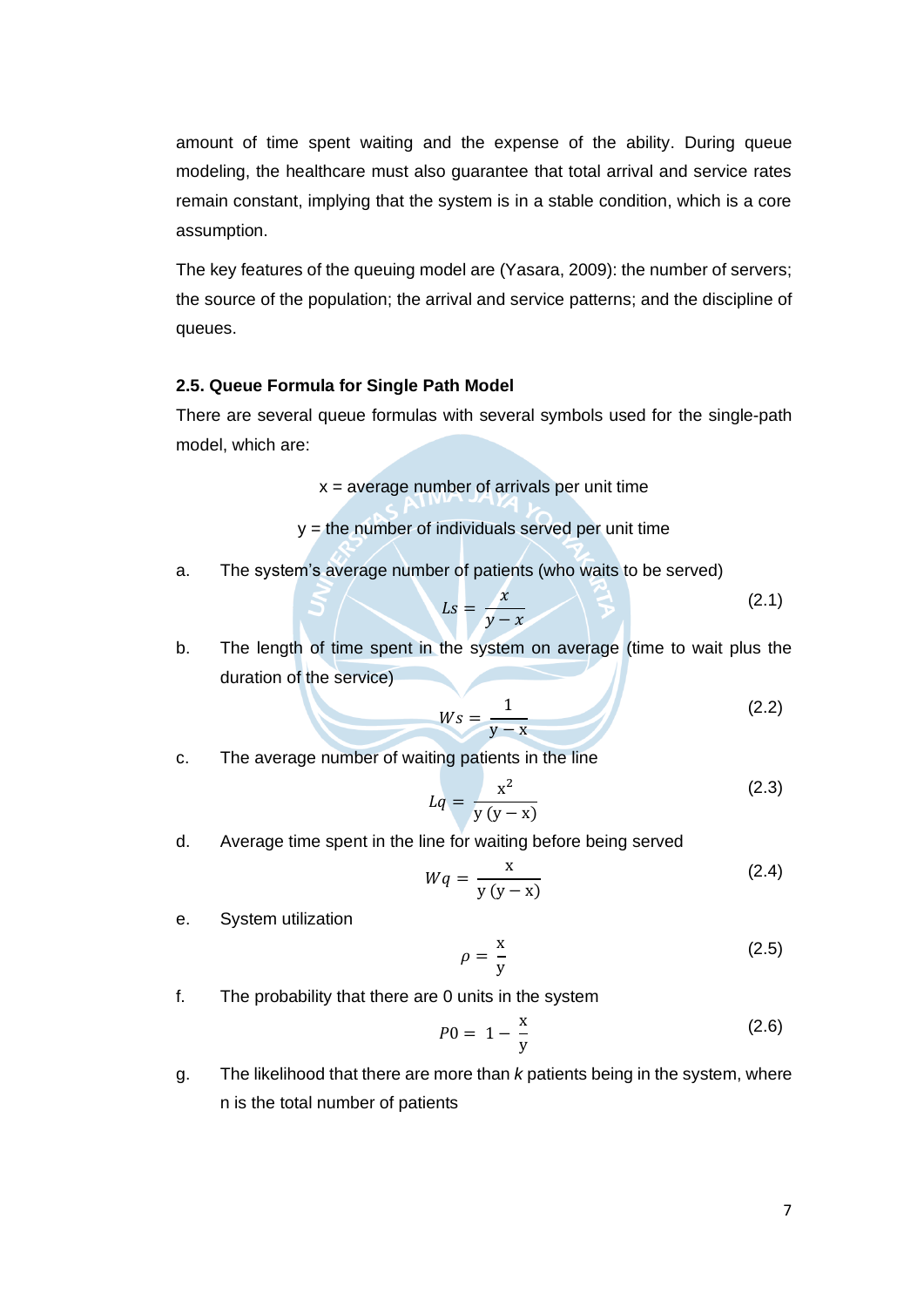$$
Pn > k = \left(\frac{x}{y}\right)^{k-1}
$$
 (2.7)

#### **2.6. Scheduling**

Scheduling is the process of allocating work to resources for a specific period of time. Schedules are present in everything from operating systems and networks to industrial plants and medical visits. Many of these issues are solved by manual action or heuristics specifically suited for the situation (Gomes, 2017).

Patient scheduling is a dynamic activity which is critical to the continuity of treatment. There are many ways of patient scheduling, ranging from distributing resources to patients in need of examinations and allocating surgical rooms to scheduling on-demand appointment for Family Doctors operating at Primary Care Clinics. An effective scheduling of appointments would prevent the disappointment of patients and doctors, and as such, is a significant determinant of treatment.

The appointment scheme is planned to connect real patient appointment requests to a predetermined arrival phase. The interarrival hours, the number of arrivals at each arrival period, and the number of arrival periods over the booking horizon may all be used to identify the mapping arrival process. The reservation horizon is the time between when a provider opens reservations for a certain session (block of time) and when that session begins. According to Gupta and Denton (2008), the arranging of patient appointments can be categorized into three:

a. Single Batch Process

Decisions are postponed in this appointment scheduling procedure until all appointment requests for a specific time have been received. In surgery starting times, this model is widely used and allows full details to be scheduled such that an ideal solution can be sought by discrete optimization or heuristic approaches.

b. Unit Process

The system is expected to arrive one at a time and is scheduled at the moment the application arrives in this appointment scheduling process. An optimal solution is impossible to be uncovered by this method, but it can be approximated by studying the distribution of styles of appointment request.

# c. Periodic Process

In this scheduling process for appointments, the requests are kept in a fixed-size buffer and are scheduled when the buffer is complete. This provides a closer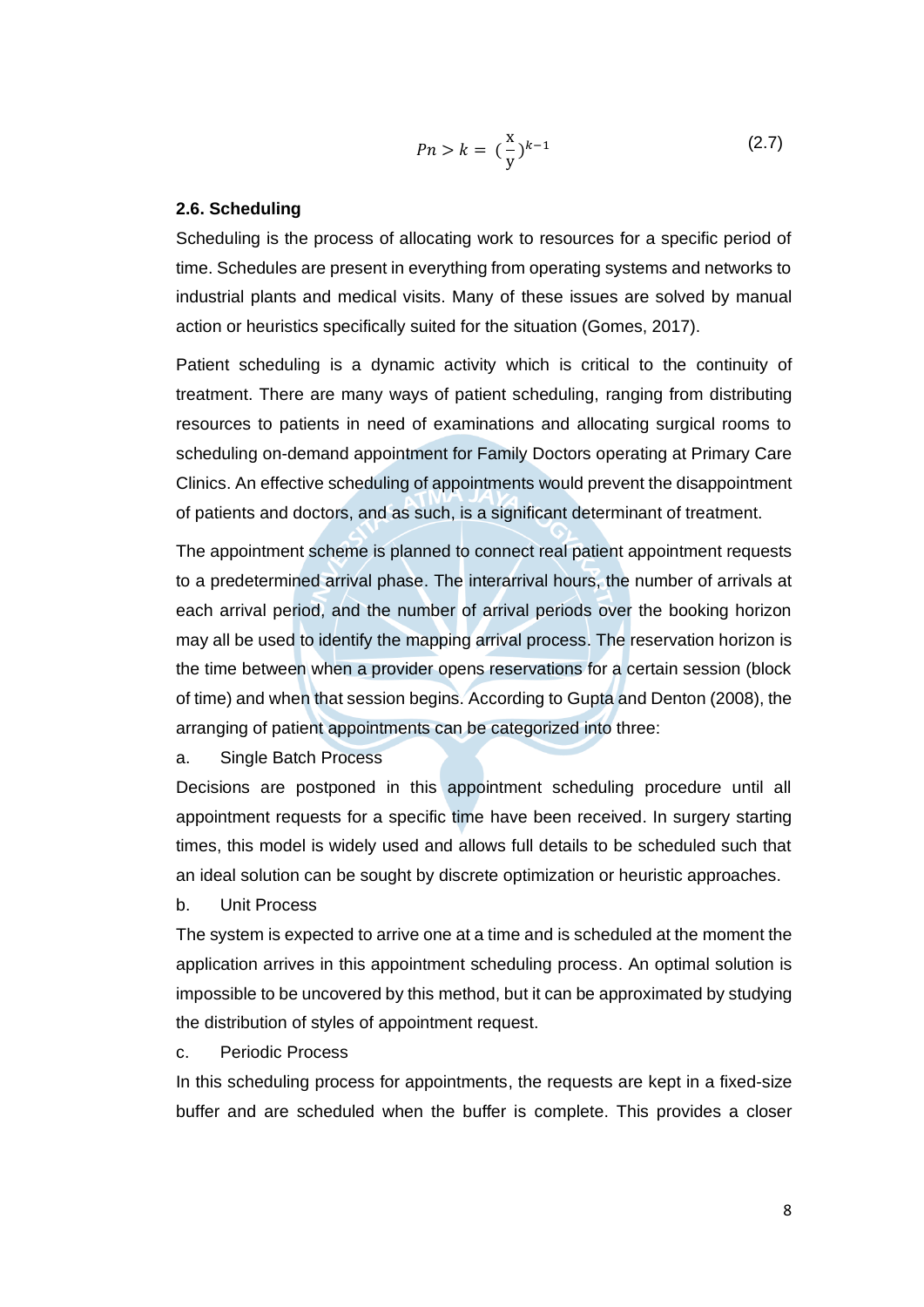approximation to the optimal solution by evaluating optimal or near optimal solutions at each point.

## **2.7. Government Regulation (Indonesia)**

## **2.7.1. Minimum Hospital Service Standards**

The standard of outpatient services is following the decree issued by the Ministry of Health of the Republic of Indonesia (129/Menkes/SK/II/2008) that, the waiting time for outpatients is  $\leq 60$  minutes.

## **2.7.2. Medical Practice License**

As stated on PMK RI 512/MENKES/PER/IV/2007, the Ministry of Health of the Republic of Indonesia set the regulation that doctors are only allowed to practice a maximum of three places (hospitals).

## **2.8. Simulation**

Simulation is the process of creating a stochastic model of a real-world event and then conducting sample tests on it. The stochastic model is the property that separates a simulation from a simple sampling experiment in the traditional sense. A simulation requires first and foremost the creation of an abstract model of the system to be investigated, whereas a traditional sampling experiment in statistics is most commonly done directly on raw data.

Before modifying a current system or building a new one, simulation is used to decrease the possibilities of failing to meet requirements, eliminate unanticipated bottlenecks, avoid under or over-utilization of resources, and improve system performance. Simulation, in its widest definition, is a technique for evaluating the performance of an existing or prospective system under many configurations of interest and over lengthy periods of time.

### **2.9. Research Gap**

Many researches on the functioning of a healthcare system have been conducted using simulation models. Santos *et al.* (2013) developed a computational framework that simulated a healthcare professional's decision-making process and gave a way for evaluating team performance in order to enhance patient safety. Their work, in particular, provides a greater knowledge of and more help to individuals in making better decisions for enhanced patient safety.